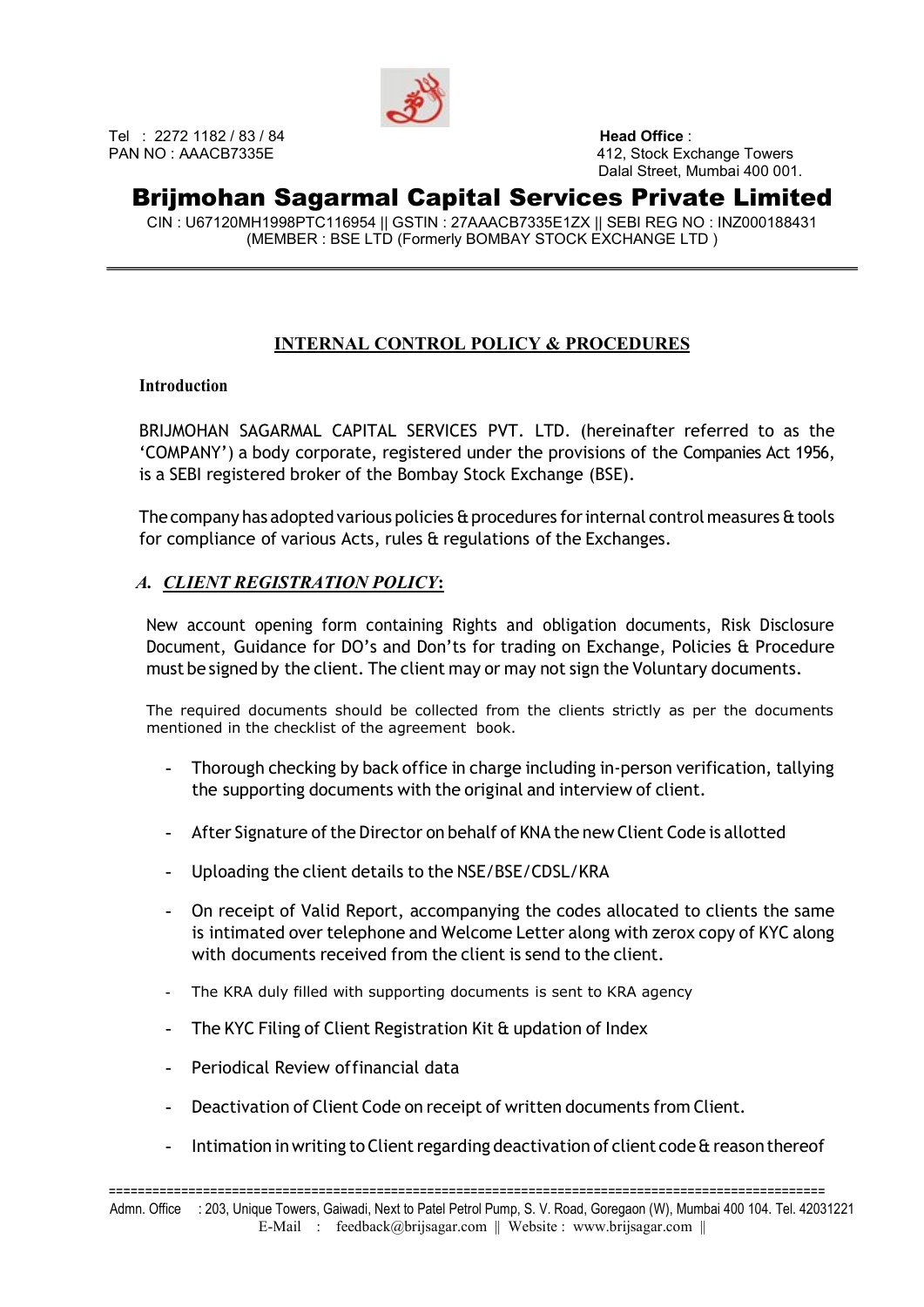

# Brijmohan Sagarmal Capital Services Private Limited

CIN : U67120MH1998PTC116954 || GSTIN : 27AAACB7335E1ZX || SEBI REG NO : INZ000188431 (MEMBER : BSE LTD (Formerly BOMBAY STOCK EXCHANGE LTD )

- Financial capability of the clients is assessed depending on their turnover and is assessed at the end of each financial year. For this KNA ensures to
- update the financial information of the active clients. Financial statements for all corporate clients who are active are collected.

Apart from this the company has started from November 2009 to review the delivery turnover of clients on monthly basis and acts on it as per their policy mentioned in their Prevention of Money Laundering Act (PMLA) Procedures.

Walk in Clients: The company has decided not entertain Walk In Clients. All clients / would be Clients are required to submit proper references or introducers.

Financial Documentation: All clients are required to submit updated financial data, namely, their Balance Sheet, Salary Income Certificate. In case of re‐activation of UCC, the clients are also required to submit written request. Clients, specially operating in F&O Segment are compulsorily required to submit their latest financial position every year without fail.

Maker & Checker Concept: The Company appoints different person for checking CRF/data submitted by client and data entered in computer for uploading to master file & the Exchanges. Even after uploading of data, the compliance officer checks the data entered from the CRF. All blank spaces in the CRF is crossed by the compliance officer, if found not crossed by the client.

Closure of Client Accounts/ Dormant Accounts: Clients accounts are closed either by client himself or action initiated by the company. On receipt of written request from the client, the compliance officer deactivates the client code in its front & back office. CRF form is marked closed only after proper verification of client's ledger account & clearance received from accounts department regarding dues & margin. Moreover written communication is also sent to client accompanying closure of his account.

Client's accounts are also closed on action initiated by the company in the following cases:

- a. If client fails to meet his obligation within stipulated time or time provided by the company
- b. If clients fails to provide proper documents as required under SEBI rules & regulations even after repeated request by the company.
- c. If client is declared fugitive under any law in India or abroad.
- d. If client is declared insolvent under any law in India or any criminal cases are filed or pending and such information is not disclosed at the time of registration with the company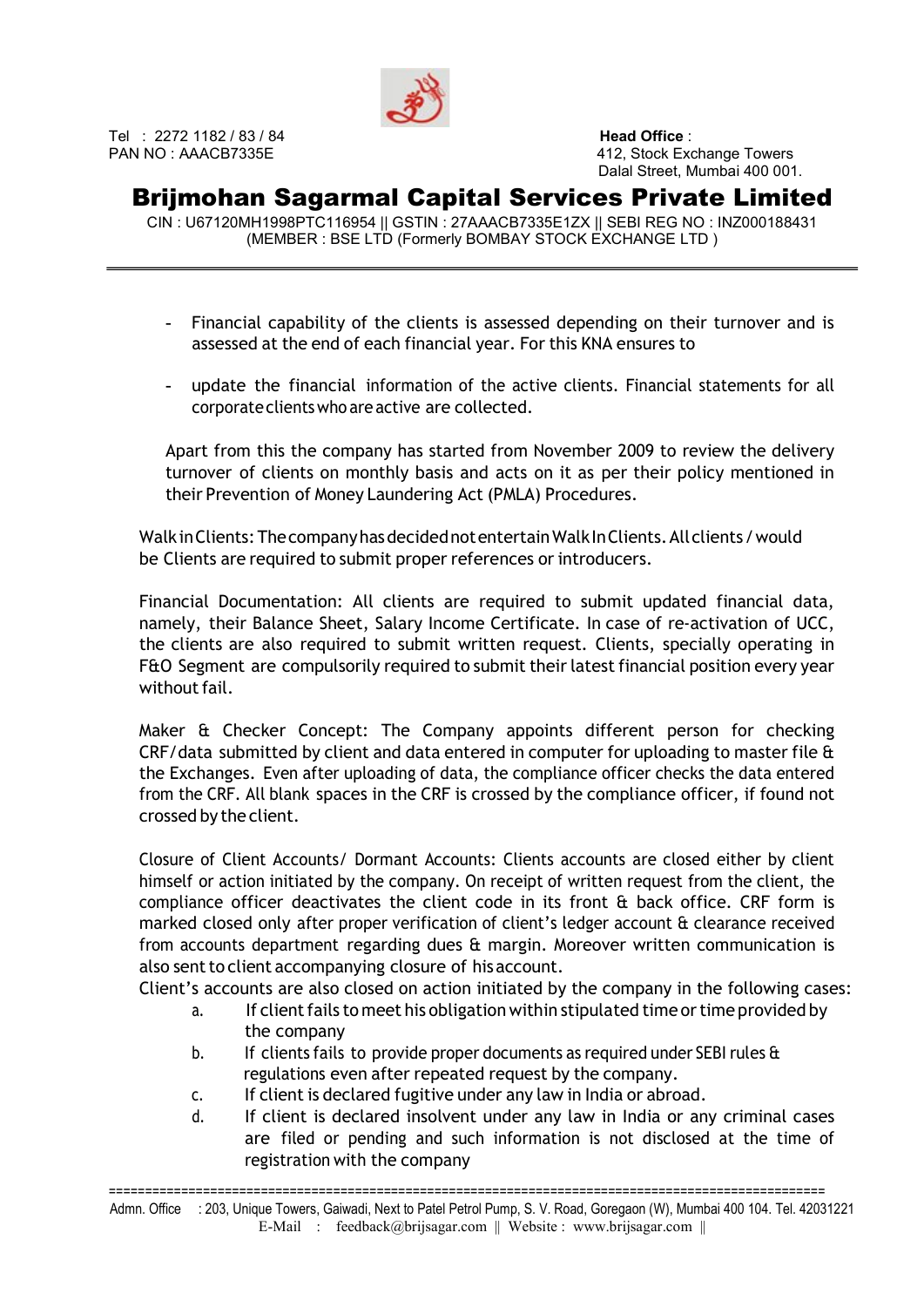

Tel : 2272 1182 / 83 / 84 **Head Office** :

PAN NO : AAACB7335E 412, Stock Exchange Towers Dalal Street, Mumbai 400 001.

# Brijmohan Sagarmal Capital Services Private Limited

CIN : U67120MH1998PTC116954 || GSTIN : 27AAACB7335E1ZX || SEBI REG NO : INZ000188431 (MEMBER : BSE LTD (Formerly BOMBAY STOCK EXCHANGE LTD )

The company also mark all inoperative client account as 'dormant' till the same is closed or reactivated after written request is received from the client. UCC allotted to closed account is not used for any other new client.

#### B. TRADING POLICY:

Active Client master list should be uploaded in the NEAT/BOLT/USE/CTCL trading terminal and all the orders from the clients should be checked for the client codes in the list. This will ensure minimal wrong code punching by the dealers.

Dealers should be vigilant in executing the orders of the client. They should check & report to senior authorities / Compliance Officer if any client is giving order of abnormal quantity or rates.

Every client should be contacted after the market hours for trade confirmation. The clients should be asked for the settlement of their obligation before settlement date of the exchange.

Every client must be attended by the staff allocated for the purpose and in his absence; compliance officer must ensure that client is attended by another dealer. Staff/ dealer should check the margin availability/credit limit of the client before executing any trade on his behalf.

No trades will be transferred to code other than entered in trading terminal after trading hours unless there is genuine mistake on part of the dealer of client mentioning the UCC at the time of placing the order. Transfer of code can be done only by the 'compliance officer' during the allowable time frame by the exchange on system provided by it.

This step will help us to trace any discrepancies in the trade as well as timely receipt of cheques and securities from the clients and provide better service.

Contract Notes, Daily Margin Statement, Quarterly Statements of Accounts and Register of Securities to Clients

- 1. All Contract Notes are physically sent and we are in the process of implementing E‐ Contract within 24 hours from the trading date.
- 2. In addition to Contract Notes Daily Margin Statement is dispatched to the clients within 24 hours. The clients are informed about their margin details with breakups in the form of Cash, FDR, BG securities in the daily margin statement sent to them.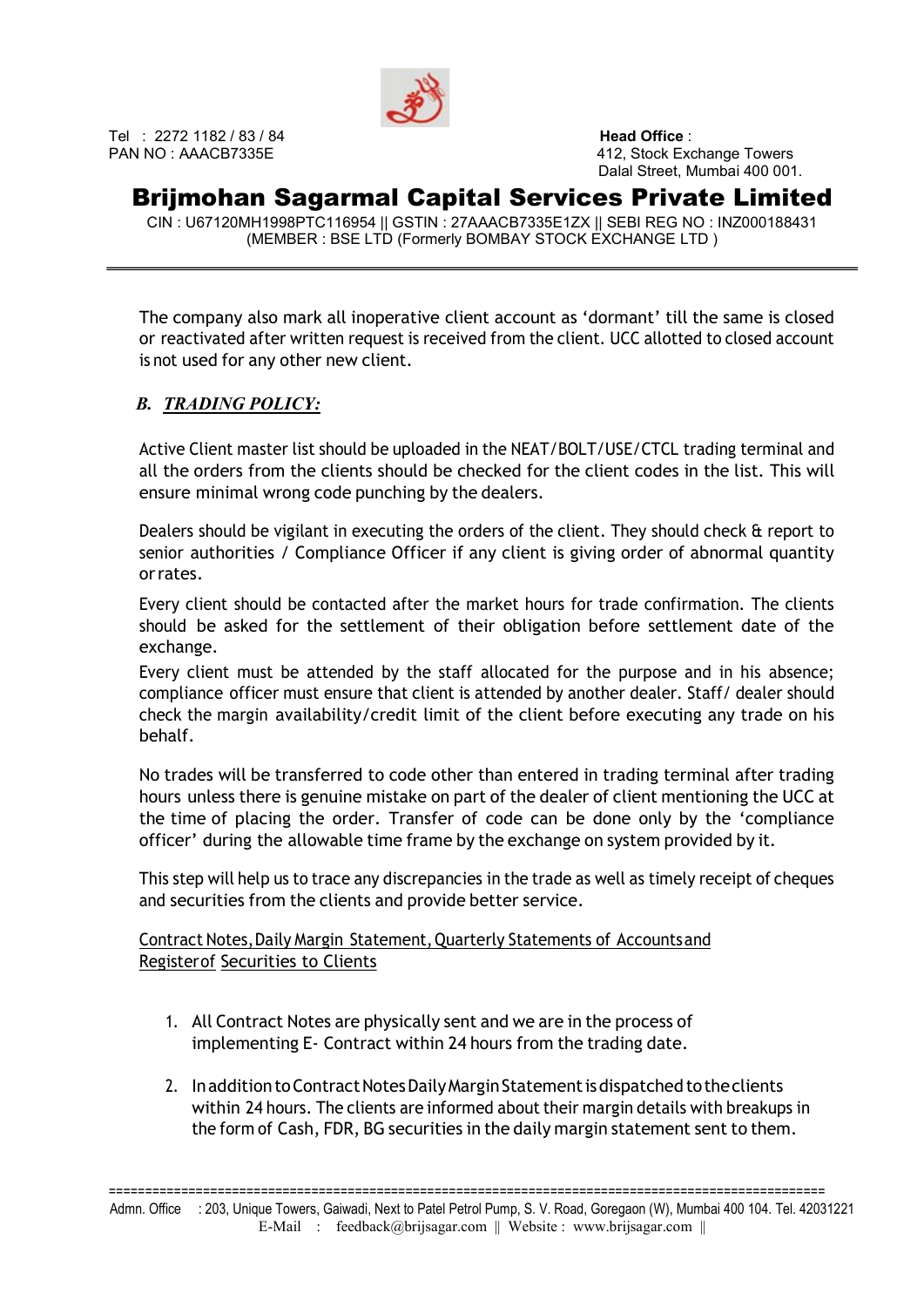

### Brijmohan Sagarmal Capital Services Private Limited

CIN : U67120MH1998PTC116954 || GSTIN : 27AAACB7335E1ZX || SEBI REG NO : INZ000188431 (MEMBER : BSE LTD (Formerly BOMBAY STOCK EXCHANGE LTD )

- 3. Contract Notes, Daily Margin Statements, Quarterly Statements of Accounts and Register of Securities are all sent to clients either in Physical Form or in Electronic method.
- 4. All the documents dispatched to the client can be easily retrieved from the software. Further backup of all documents sent is kept separately to avoid any type of inconvenience.

### C. PAYMENT POLICY:

- 1. Payments to clients shall be made on Pay out basis i.e within 24 hours of pay out (T+2 day).
- 2. For clients who are desirous of keeping the pay out money with us as margin money can do so by submitting a letter to that effect mentioning therein not to issue cheques until a written request is made. However, such request at a time will be valid for one financial year only and/or until the same in being revoked by the client as the case may be.
- 3. For clients who are desirous of keeping the pay out money with us for future transactions can do so by submitting a letter to that effect mentioning therein to keep their account as 'running account' and periodical cheques may be paid or received. However, the clients are required to neutralize and settle their account once in ever one/three months of first transaction.
- 4. Clients, who have debit balance in one segment and credit balance in other segment, will be paid only if their net balance is credit.
- 5. Margin Money to the clients will be returned only after adjusting debit balance, if any, in their account and/or if they have not defaulted in their obligation to deliver shares/securities.
- 6. Payments to the clients will be directly deposited in their account if mandate is given by them to this effect and they have account in the same bank, where the company has its account.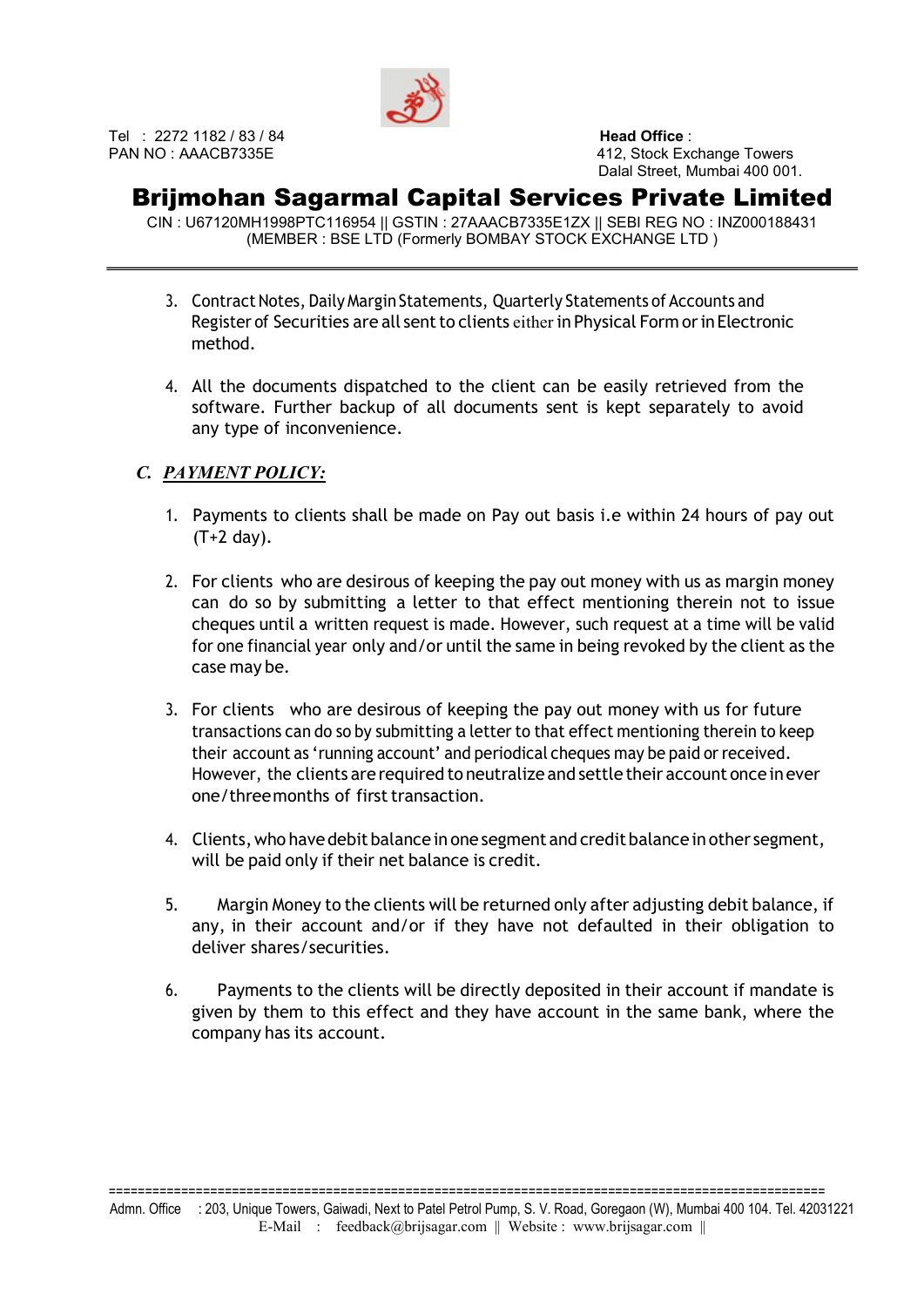

# Brijmohan Sagarmal Capital Services Private Limited

CIN : U67120MH1998PTC116954 || GSTIN : 27AAACB7335E1ZX || SEBI REG NO : INZ000188431 (MEMBER : BSE LTD (Formerly BOMBAY STOCK EXCHANGE LTD )

#### D. RECEIPT POLICIES:

- 1. Cheques from clients would be accepted only of those banks whose details have been provided during client registration.
- 2. No third party cheques would be accepted.
- 3. NO CASH PAYMENT IS ACCEPTED.
- 3. Clients are advised not deposit any cash/cheque directly to company's account. If cheque is deposited then intimation should be given in writing along with pay in slips otherwise credit will not given to client till proper documents are received **from client**
- 4. Local Cheques received within 2 PM will be posted to the ledger on the same day. The effect of the cheques received beyond 2 PM would be given on the next day.
- 5. While receiving RTGS / NEFT from client it must be ensured that the same has been received from clients registered account only. Proper record of the UTR number should be maintained.

### E. PRE-FUNDED INSTRUMENTS POLICY:

If the aggregate value of Pre‐funded instruments is Rs. 50,000/‐ (Rupees Fifty Thousand Only) or more, per day per client, we may accept the instruments only if the same are accompanied by the name of the bank account holder and number of the bank account debited for the purpose, duly certified by the issuing bank. The mode of certification may include the following:

- 1. Certificate from the issuing bank on its letterhead or on a plain paper with the seal of the issuing bank.
- 2. Certified copy of the requisition slip (portion which is retained by the bank) to issue the instrument.
- 3. Certified copy of the passbook / bank statement for the account debited to issue the instrument.
- 4. Authentication of the bank account number debited and name of the account holder by the issuing bank on the reverse of the instrument.

We may maintain an audit trail of the funds received through electronic funds transfer to ensure that the funds are received from their clients only.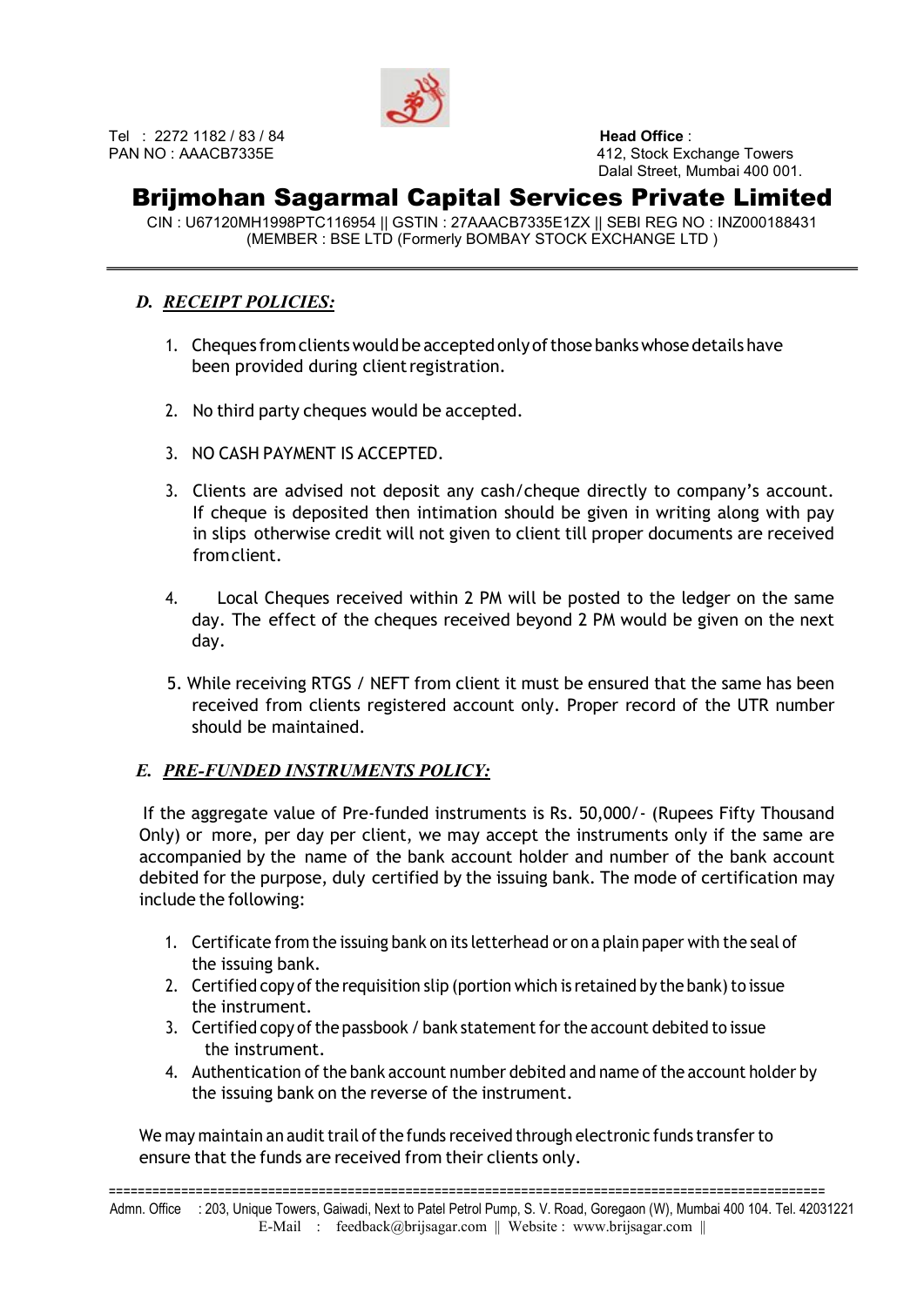

# Brijmohan Sagarmal Capital Services Private Limited

CIN : U67120MH1998PTC116954 || GSTIN : 27AAACB7335E1ZX || SEBI REG NO : INZ000188431 (MEMBER : BSE LTD (Formerly BOMBAY STOCK EXCHANGE LTD )

### F. MARGIN POLICY:

- 1. No trading will be entertained unless up front margin is received in advance for value of trade to be executed on behalf of any client.
- 2. Margin will be accepted in 'Cheque' only unless management decides otherwise.
- 3. If margin is accepted in the form of shares, a haircut on and above 40% will be computed on the price at the day end. All short fall will have to be met immediately by the client in cash or before opening of next trading session, whichever is earlier. No letter or written communication in this regard will be sent to any client for shortage of margin. The client will be responsible for any shortage of his margin with us for his outstanding trades.
- 4. No complain will be entertained for squaring off of outstanding trades or liquidating of margin by the management in absence of short fall of margin at any stage by the client. It will be sole discretion of the management to decide on 'spot' whether to square off outstanding trades of a client and margin be liquidated to meet the short fall.
- 5. Any amount payable on account of 'Mart to market' has to be paid in cash by the client before opening of next trading session. Amount paid must be in the form of clear bank balance given on the day of trade. If clear balances of margin/ MTM are not available, the management will at its sole discretion square off the trades of any client, which in its opinion can put the company or its other clients to unnecessary market risk.
- 6. The company reserves the right to liquidate a client's position, if the client fails to maintain proper margin with the company. Further, company also reserves the right to liquidate/neutralize a client's position in extra ordinary fall or rise in market price sensitive index, which in the opinion of the company may have a bearing on the future survival of the company and its business.

### G. INVESTOR REDRESSAL SYSTEM/ MECHANISM:

- 1. The company has a separate manual register for recording all clients related complain either received personally or via post or via email.
- 2. The company has also designated email ID for sending complains by its investors or clients. The email Id has been disclosed in the KYC Kit sent to all clients at the time of registration as well as is mentioned on the contract note.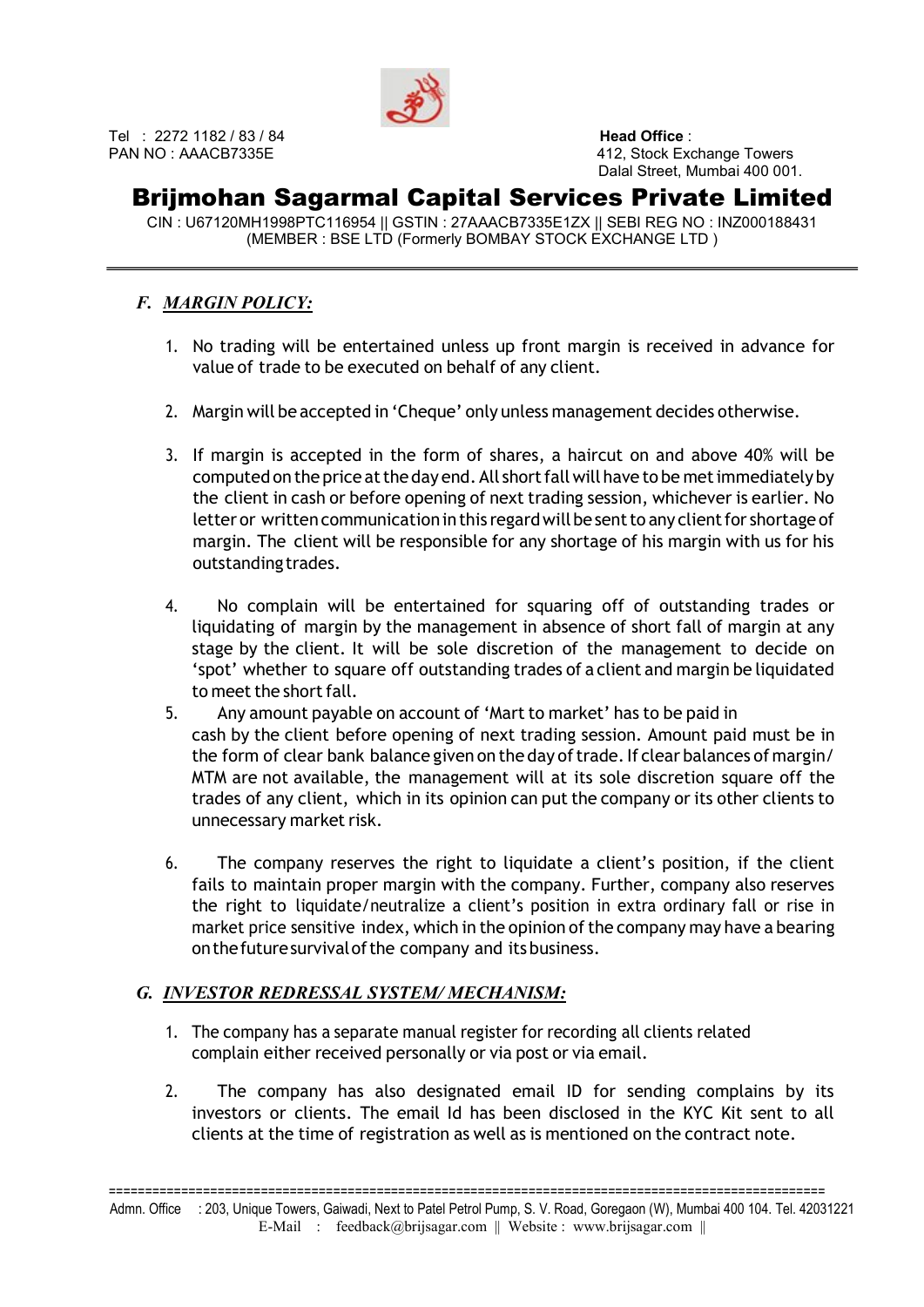

# Brijmohan Sagarmal Capital Services Private Limited

CIN : U67120MH1998PTC116954 || GSTIN : 27AAACB7335E1ZX || SEBI REG NO : INZ000188431 (MEMBER : BSE LTD (Formerly BOMBAY STOCK EXCHANGE LTD )

- 3. The company has also kept manual investors complain register at its all branches and the same are verified by the compliance officer or its team of official from time to time.
- 4. On receiving the complain, the Compliance officer is authorized to dispose off the complain on its merit and write personally to the client of all action taken by him for satisfaction of the client.
- 5. If the compliance officer deserves the attention of the higher management or if the compliance officer is unable to dispose off complain to the satisfaction of the client or the exchange or the SEBI, the designated directors are informed of the situation by the compliance officer and all documents are placed before them within seven days of the receipt of the complain.
- 6. The designated director's review the pending complains every seven days along with matters needed their attention.

### H. POLICYONUNAUTHENTICATED NEWSCIRCULATION:

- 1. Employees / Temporary Staffs / Voluntary Workers etc employed/working in our office shall not be encouraged or they shall not circulate rumors or unverified information obtained from client, industry, any trade or any other sources without verification.
- 2. Access to BLOGS / Chat Forums / Messenger sites etc. are either restricted under supervision of some responsible employees of the company or access shall not be allowed.
- 3. Logs for any usage of such BLOGS / Chat Forums / Messenger sites (called by any nomenclature) shall be treated as records and the same should be maintained as specified by the respective Regulations which govern our company.
- 4. Employees are directed that any market related news received by them either in their official mail / personal mail / Blog or in any other manner, should be forwarded only after the same has been seen and approved by the Compliance Officer of our Company. If nay employee fails to do so he/she shall be deemed to have violated the various provisions contained in SEBI Act/Rules/Regulations etc. and shall be liable for actions. The Compliance Officer shall also be held liable for breach of duty in this regard.